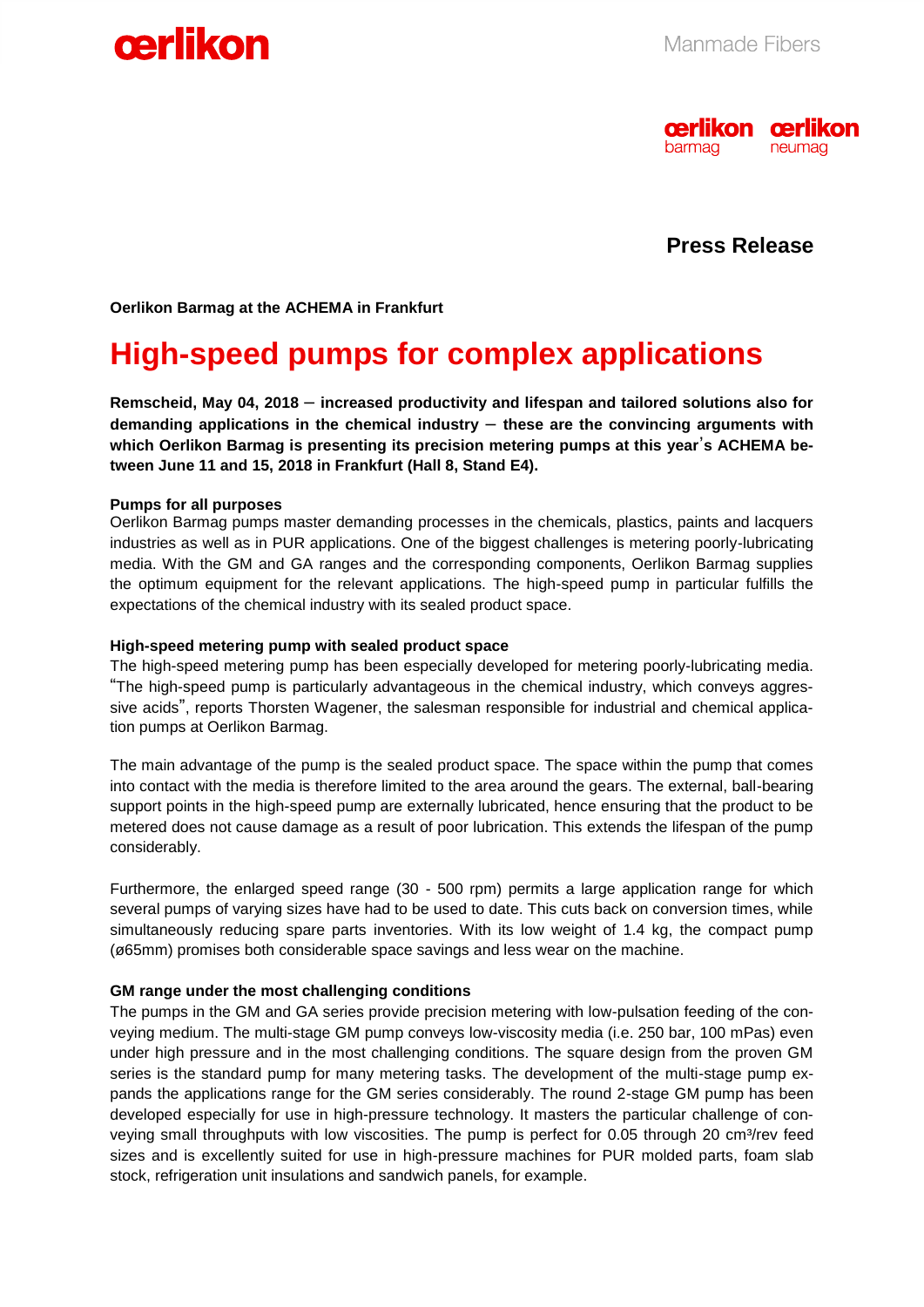# cerlikon

### **GA series pumps for high-viscosity media**

Manufacturing companies are constantly facing the challenge of making their products and processes more efficient. Oerlikon Barmag has supplemented the tried-and-tested GM range with the GA series, developed especially for the challenging conveying of high-viscosity media. The GA series pumps are available for conveying volumes of between  $1.25 - 30$  cm<sup>3</sup>/rev (0.6-144 l/h). They have been designed for pressures of up to 200 bar, for viscosities of up to 1,500 Pas as well as for temperatures of up to max. 225°C. With this range of pumps, Oerlikon Barmag offers its customers tailor-made solutions for many technical processes in which high-precision and even metering is of paramount importance.

### **The drum pump** – **conveying and metering using a single unit**

With the drum pump, the Oerlikon Barmag pump specialists have created a pump designed specifically for conveying and metering high-viscosity materials such as adhesives, silicones and other highviscosity materials from drums and other large containers and for pressures of up to 250 bar. Its special features not only include the fact that it removes high-viscosity materials from the drum, but that it also meters the medium directly without any additional interim stops.

Gear pump and drum follower plate are aligned to each other so that the plate can effortlessly reach the bottom of the container, hence leaving a very low residue of < 1%. "This has a positive impact on both the material costs and the production process", sums up Thorsten Wagener. The metering, which to date has been carried out in two steps requiring scoop-piston and metering pumps, can now be merged in into a single unit with the drum pump.

627 words



Caption:

The metering pump series for chemical applications is available with volumetric outputs ranging from 0.05 - 200 cm<sup>3</sup>/ revolution. This series is characterized by short flow channels.